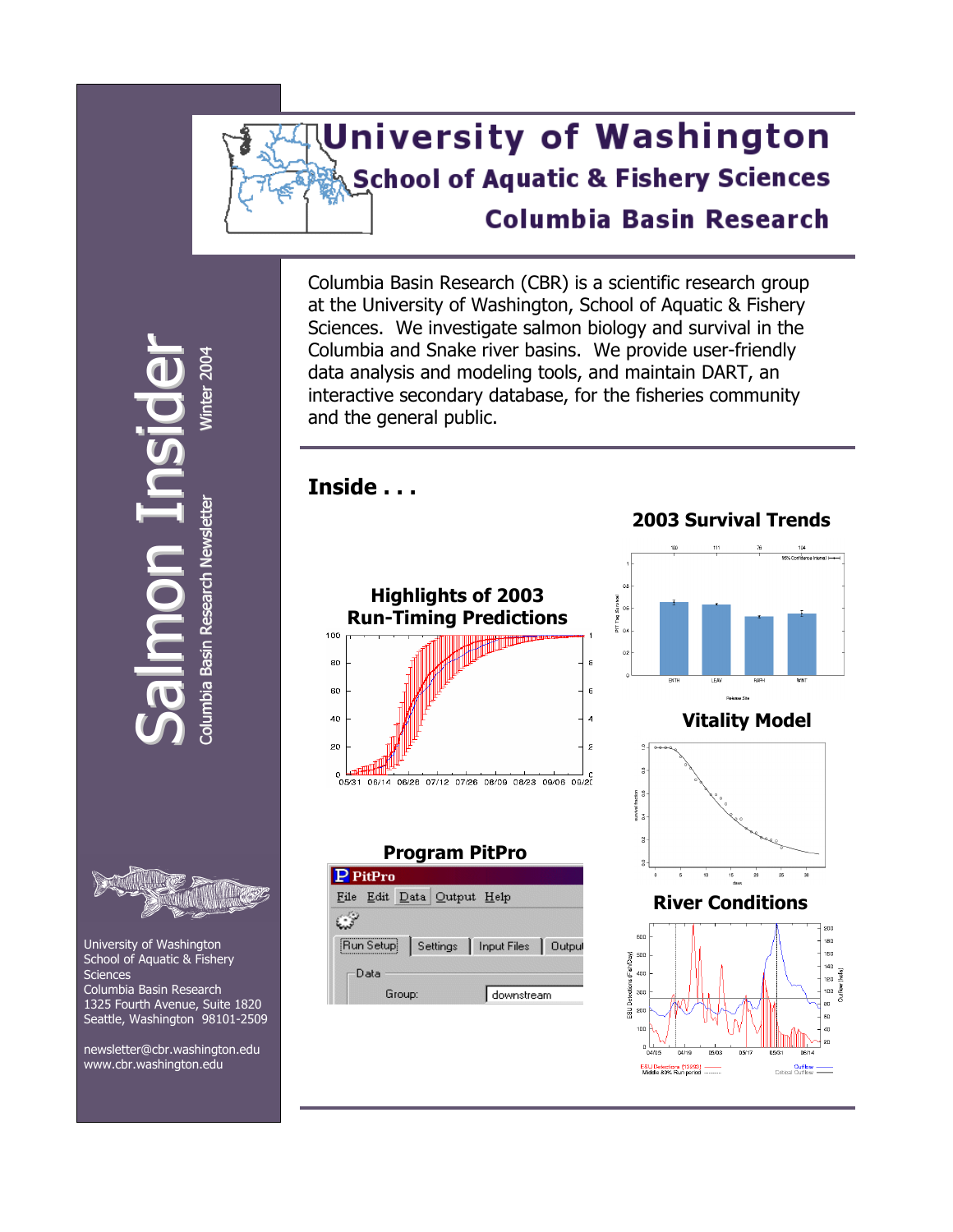# **2003 Survival Trends for Hatchery Spring Chinook**

The year 2003 will go down as another good outmigration year for spring chinook and other stocks. Releases had higher rates of survival, continuing upward trends of survivals for stocks released from Entiat, Leavenworth, Winthrop, and Rapid River hatcheries as shown on the chart and table at the right for spring chinook.

The 2003 spring outmigration PIT-tag results are now posted. In addition, the website includes the travel time and survival estimates for 22 different stocks from 11 hatcheries and traps since 1992.

For more information: <http://www.cbr.washington.edu/pitSurv/>



| <b>Hatchery Spring Chinook / 2003</b><br><b>Survival for Release to McNary</b> |                         |                                |                         |
|--------------------------------------------------------------------------------|-------------------------|--------------------------------|-------------------------|
| <b>Release Site</b>                                                            | <b>Survival PIT Tag</b> | <b>Number</b><br><b>Groups</b> | Release<br><b>Dates</b> |
| <b>Entiat NFH</b>                                                              | 0.6547                  |                                | 10-apr-2003             |
| Leavenworth<br><b>NFH</b>                                                      | 0.6371                  |                                | 1 21-apr-2003           |
| Rapid River<br>Hatchery                                                        | 0.5254                  |                                | 1 17-mar-2003           |
| <b>Winthrop NFH</b>                                                            | 0.5525                  |                                | 14-apr-2003             |

# **Introducing PitPro**

| $\mathbf P$ PitPro                          |            |  |  |  |
|---------------------------------------------|------------|--|--|--|
| Edit Data Output Help<br>File               |            |  |  |  |
|                                             |            |  |  |  |
| Run Setup   Settings   Input Files   Output |            |  |  |  |
| Data                                        |            |  |  |  |
| Group:                                      | downstream |  |  |  |

PitPro is user-friendly utility for generating SURPH data files from PIT-tag data.

The SURPH program is a valuable tool for estimating survival and detection probabilities of fish migrating in the Snake and Columbia rivers. Using special input data files, **SURPH** computes reach-to-reach statistics for any release group passing a system of detection sites. However, PIT-tag data, as available from PTAGIS, comes in a form that is not ready for use as SURPH input. For the PTAGIS data to be usable by SURPH, it must be preprocessed.

PitPro provides a user-friendly graphical interface that allows a user to easily convert PIT-tag data into SURPH data. The program will check for errors and remove any fish that have an erroneous detection history. A tool, called the Results Manager, is available to analyze and verify results. With the Results Manager, the user can look at a travel time summary or examine the PIT-tag detection history for an entire tag group or an individual fish.

#### For more information:

[http://www.cbr.washington.edu/paramEst/S](http://www.cbr.washington.edu/paramEst/SURPH/Utilities/PtagisUtilities.html) URPH/Utilities/PtagisUtilities.html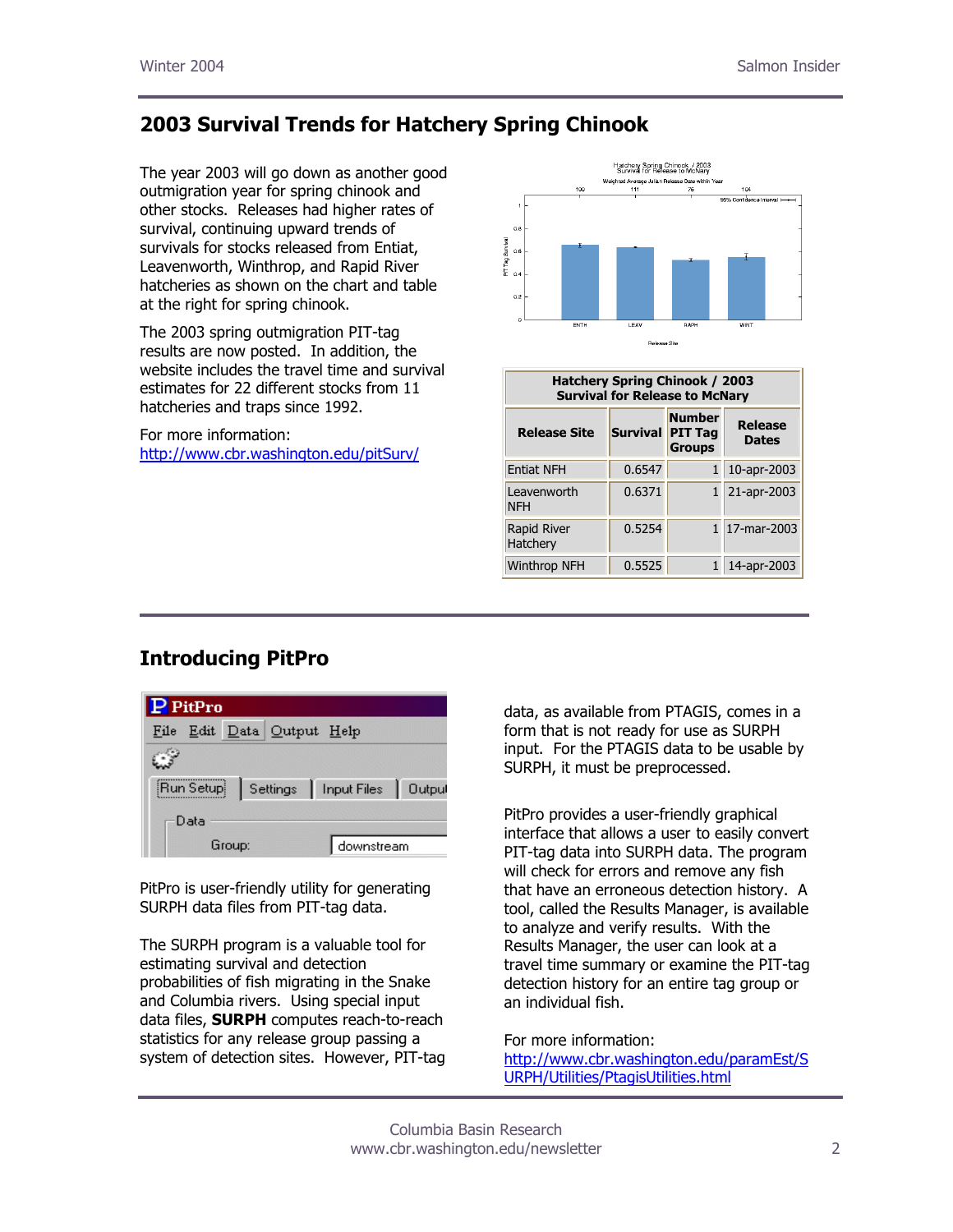#### **2003 Run-Timing Predictions**

Flow augmentation has been a central mitigation strategy for improving downstream migration conditions for juvenile salmonids in the Columbia River Basin for many years. Its effectiveness depends on accurate knowledge of the stock's outmigration timing. Program RealTime, a statistical software program, uses historical data to predict the percentage of the outmigration that will reach an index site, and it forecasts the elapsed time until some future percentage is observed at that site. Since 1994, Program RealTime has provided to the fisheries community forecasts on a number of ESA-listed stocks, in real time, on the worldwide web.

Program RealTime currently monitors the outmigration timing of 35 PIT-tagged stocks of wild and hatchery ESU chinook salmon, sockeye salmon, and steelhead. The program also monitors run-timing using passage indices for run-at-large stocks at 5 hydroprojects. Average daily predictive error was within 3% of the actual passage percentiles in 2003 for run-at-large stocks.

In this example, Program RealTime predictions and the end-of-season observed passage percentages are compared for subyearling chinook salmon smolts outmigrating to McNary Dam in 2003.



RealTime predictions (red) vs. end-of-season observations (blue)

For more information and results: <http://www.cbr.washington.edu/crisprt/>

## **The Vitality Model: What does not kill us makes us weaker**



 Cumulative survival data and vitality model fit for 3.4 g mean weight rainbow trout subjected to 125% gas supersaturation (data from White et al. 1991).

The vitality-based survival model is a parametric model for relating stressors and environmental properties to organism survivorship. Vitality is an abstract property which changes in response to organism experience; including exposure to disease, toxin or other stressor, level of stress,

feeding success, frequency of predator attack, mating, and habitat choice. Mortality occurs when an organism's vitality reaches zero. Mortality can also occur independent of vitality through accidental-based mortality; catastrophic events occurring equally within a population and independent of the different past histories of the individuals. The modeled survival distribution is then the product of the probability of survival according to the organism's vitality and the probability of avoiding accidental mortality.

The vitality model is useful, for example, in comparing delayed mortality of migrating juvenile salmon due to stresses incurred in the various dam passage routes.

For papers describing the model and parameter fitting code: <http://www.cbr.washington.edu/vitality/>